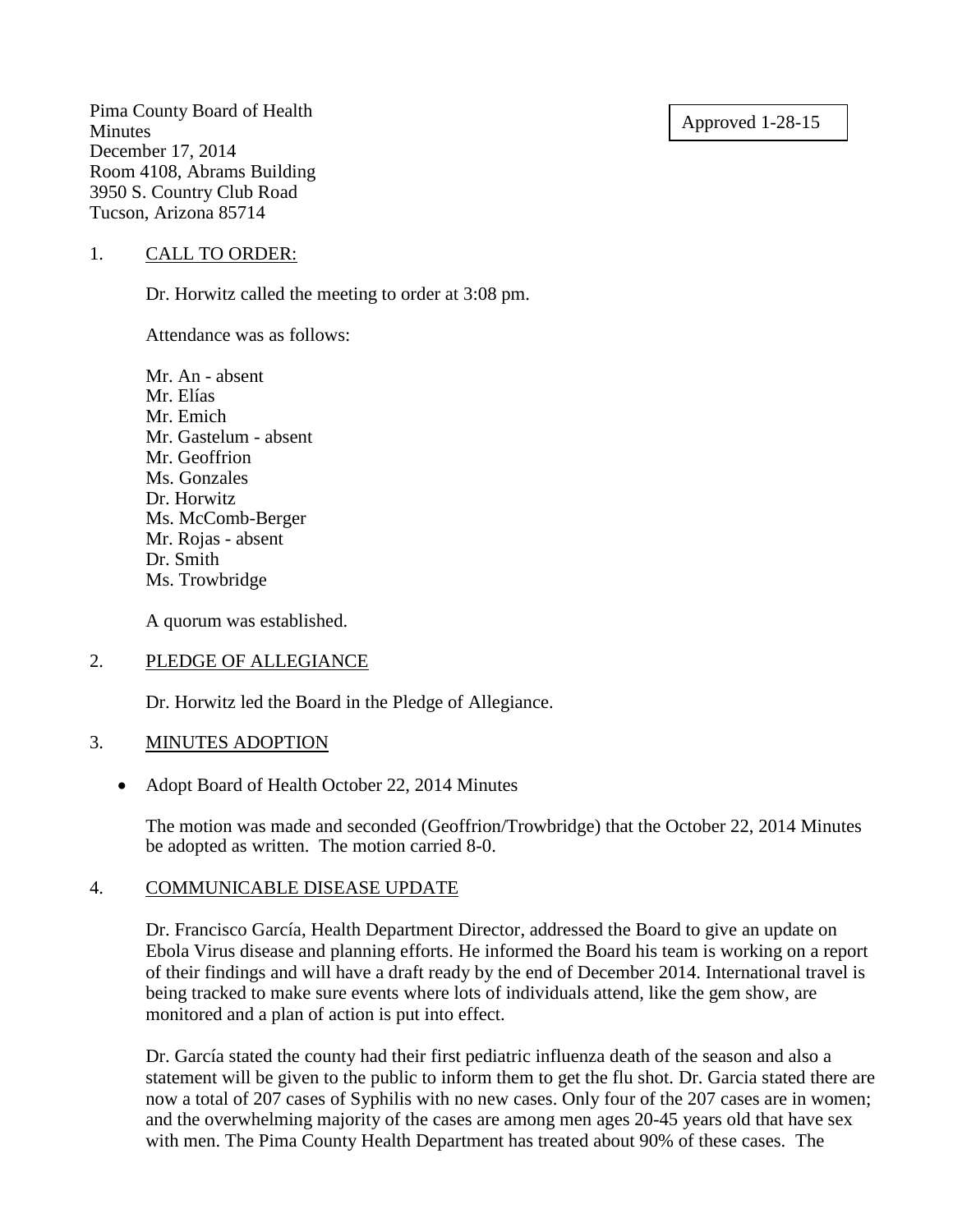Department is working with health partners to raise awareness; has purchased bus stop advertising; and is utilizing non-traditional outreach and advertising methods to reach the outbreak's target demographics. Approximately one out of three of the syphilis cases also have a preexisting HIV infection.

## 5. CLIMATE CHANGE AND HEALTH IN PIMA COUNTY

Health Department Deputy Director Marcy Flanagan introduced Dr. Michele Manos, Pima County contractor to discuss Climate Change and how it affects the County. Dr. Manos informed the Board that Arizona has the largest, most consistent temperature increases which are related to drought and decreased air quality and Dr. Mano is monitoring the affects that heat has on the county, like the increase in theft in the community, heat waves, mild winters, larger summers, heat illness and death. Arizona has the highest number of heat related deaths. There have been a total of 14 deaths within 2012-2014 related to heat. The goal is to review individual cases to identify the most common circumstances leading to HRI, engage key stakeholders to help create prevention strategies and inform key stakeholders of projected increases given various temperature patterns.

Dr. Manos also states the increase of heat causes more vector borne diseases. Mosquitos are the current focus because of West Nile Virus is endemic. Vector surveillance is under revision to better respond to changes in climate, vector ecology and disease patterns. In 2015 Dr. Manos plans on discussing the methods the county uses to trap mosquitos. She wants to start trapping a variety of different types of mosquitos and also expanding the trapping season due to the increase of climate change. She will be working on a report of her findings which will be shared to staff by the end of June 2015.

### 6. BIDS – BORDER INFECTIOUS DISEASE SURVEILLANCE

Health Department Deputy Director Marcy Flanagan introduced Nicolette Dent to address the Board regarding BIDS and dengue. BIDS is a program housed within the State Health Department, office of Border Health. BIDS is a national collaboration to enhance surveillance of emerging infectious diseases – Valley Fever, Hepatitis, influenza, etc. In 1997 the Council of State and Territorial Epidemiologists and the US Mexico Border Health Association support surveillance of infectious disease in the border region. Also in 1999 the CDC, Secretariat de Salud of Mexico, and border health officials begin to develop BIDS along all Border States.

Ms. Dent informed the Board about Dengue which clinical presentations range between unapparent infections, mild fever, to hemorrhagic form. Dengue is a vector borne disease transmitted through insect bites which means no human-to-human transmission can occur. Dengue mosquito species, which are different than mosquitos that transmit West Nile, have a different habitat. More than half a million cases of Dengue Hemorrhagic Fever (DHF) occur each year and at least 12,000 deaths a year by DHF.

There have been outbreaks in the USA in the past but Dengue in the United States is generally travel related. There have been 143 cases of Dengue reported in the United States of which 13% were hospitalized, 1 DHF case and 96% come from Florida and Texas. There are 22,166 confirmed cases of classic dengue and 8,221 confirmed cases of hemorrhagic dengue between 2013- 2014. Also there have been 72 confirmed cases in Arizona of which 45% of the cases are in Yuma County.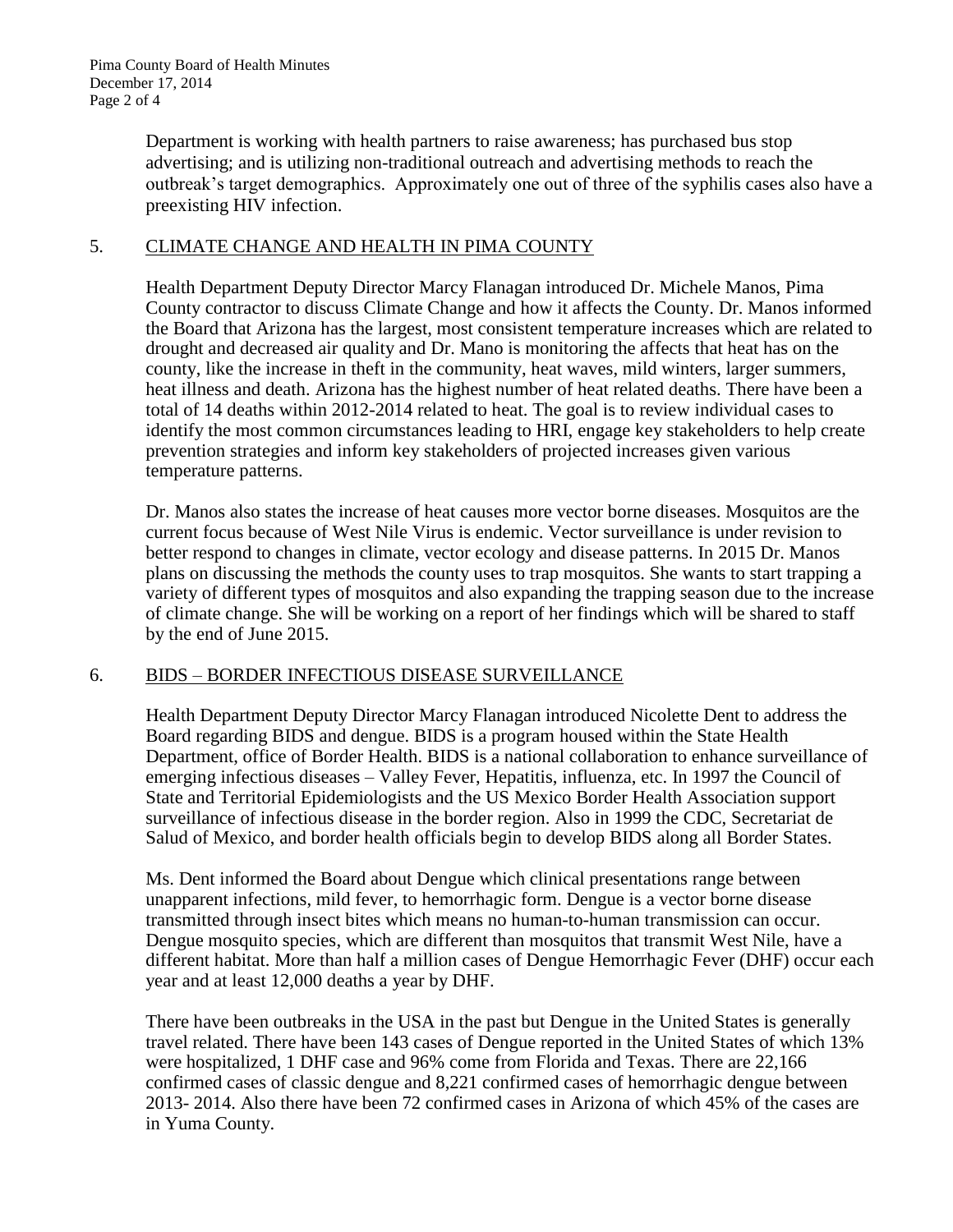## 7. UPDATE ON MATERION CERAMICS PERMITTING AND OZONE AIR QUALITY

Health Department Deputy Director Marcy Flanagan introduced Ursula Nelson, Director and Deputy Director, Richard Grimaldi of the Pima County Environmental Quality who teamed up to present on Materion and Ozone. The Federal Clean Air Act requires standards be reviewed every 5 years. EPA last updated the ozone standard in 2008 to 75 parts per billion (ppb). There are several benefits for the EPA to propose a new standard: Reducing air pollution delivers better health benefits, Ozone standard in the proposed range of 65-70 ppb has public health benefits worth an estimated: \$6.4 to \$13 billion for a standard of 70 ppb, or \$19 to \$38 billion for a standard of 65 ppb, reduced deaths, asthma attacks, acute bronchitis and emergency room visits, and fewer missed school and work days. People most at risk include those with asthma, children, older adults, and people who are active outdoors, especially outdoor workers. EPA will take final action on the proposed standards by Oct. 1, 2015. Ozone is not emitted directly but is a combination of two pollutants reacting with strong solar radiation in stagnant air.

Richard Grimaldi stated Materion has evaluated the use of the TRIBO particulate detection system manufactured by Auburn and have installed in Materion' s stack since 2010. They will be detecting the functions by processing and analyzing electrical currents generated when particles pass by sensors which are measured in pico amps. They will not measure BeO but will measure particulates (such as BeO). Mr. Grimaldi indicates they require particulate detection system to be operating when manufacturing is taking place and continuous record keeping of the system. They also require notification to PDEQ within 24 hours of a reading above the alert (alarm) level established at 100 pico amps. Normal operating levels are approximately 10 pico amps. Testing done by Auburn (Mfg.) and Materion shows 1 gram of talc recorded 4,000 pico amps. Mr. Grimaldi informed the Board that a Open House at Sunnyside High School is held on January 22, 2015 to communicate with Board of Supervisors, Board of Health, Sunnyside Unified School District School Board, and other interested parties also there will have 30-day public notice in newspapers and will place documents on PDEQ website which is tentatively scheduled to cease ambient monitoring at the end of February 2015.

## 8. ENVIRONMENTAL EXPOSURE ON BERYLLIUM

Health Department Deputy Director Marcy Flanagan introduced Dr. Philip Harber, who is a Professor of Public Health at Mel and Enid Zukerman, College of Public Health, University of Arizona, to inform the Board of the effects of Beryllium. Dr. Harber states that Beryllium is a type of metal which is a very light specialized metal and the main uses are in nuclear physics, space programs, X-Ray tubes and dental work. Chronic Beryllium Disease (CBD) is a disease that primarily affects the lungs, causing granulomas, inflammation and sometimes scarring. CBD is immune-mediated, meaning that CBD can develop only in individuals who have developed an immune response or "allergy" to the metal beryllium, termed beryllium sensitization. Beryllium sensitization occurs after a person that is susceptible, or breathes beryllium dust or fumes, or possibly if beryllium penetrates the skin through an open cut or from a beryllium splinter.

Dr. Harber informed the Board that Beryllium sensitization is where an individual has cells in their blood that might react but they don't produce any symptoms; however, the individual may have to leave the work area to prevent getting worse and become ill with Chronic Beryllium Disease. Dr. Harber states about 3 out of 5 people are exposed to beryllium at the work place. Some cases are stable with little abnormality; others progress to become very serious. The disease was more common and severe in early history due to poorly controlled exposures. Workers should receive a Lymphocyte Proliferation Test to diagnosis allergic sensitization and